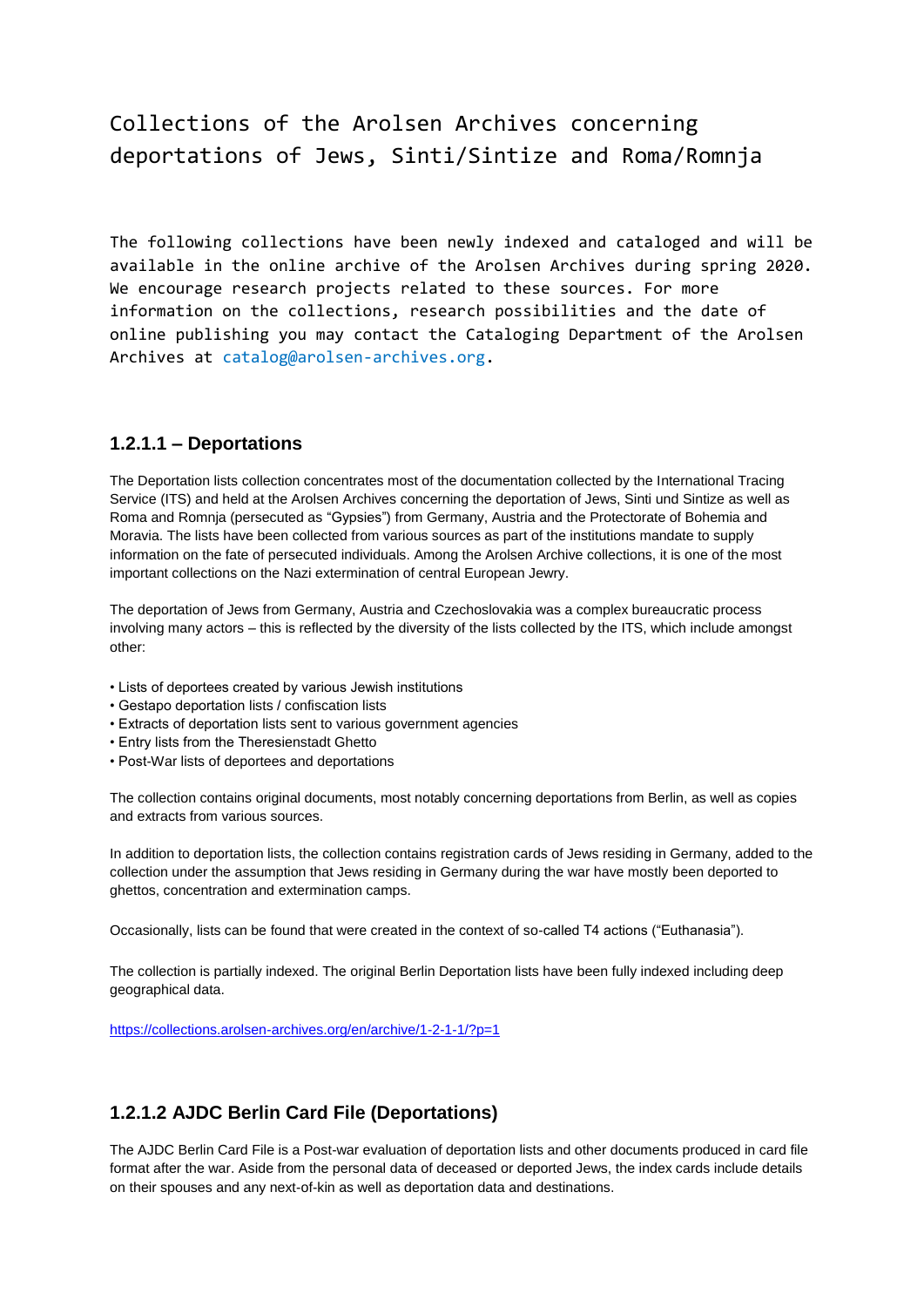The Index Card was created by the American Joint Distribution Committee (AJDC), the original documents are sorted in the Yad Vashem Archives in Jerusalem.

The index card is fully indexed and can be searched by name.

<https://collections.arolsen-archives.org/en/archive/1-2-1-2/?p=1>

# **1.2.1.4 Card File of Berlin Transports to the East (Osttransporte) Waves 1-7**

The Card File of Berlin Transports to the East (Osttransporte) Waves 1-7 contains details of the Jewish citizens of Berlin who were deported to Lodz, Minsk, Kowno or Riga in the first seven large consolidated transports in October and November 1941 by the Berlin State Police Office. In addition to personal details, the cards contain information on the last place of residence and family members, as well as processing notes and file numbers. Since, especially with regard to the first seven deportations from Berlin, the documents handed down are fragmentary, the Card File can serve as a supplement to the inventory 1.2.1.1, VCC.155.I (Deportations from Berlin).

Documented are the following deportations:

- I) Wave 1 1st Ostttransport to Lodz on 10/18/1941
- II) Wave 2 2nd Osttransport to Lodz on 10/24/1941
- III) Wave 3 3rd Osttransport to Lodz on 10/29/1941
- IV) Wave 4 4th Osttransport to Lodz on 11/01/1941
- V) Wave 5 5th Osttransport to Minsk on 11/14/1941
- VI) Wave 6 6th Osttransport to Kowno on 11/17/1941
- VII) Wave 7 7th Osttransport to Riga on 11/27/1941

The ITS received the Card File from the Supreme Police Authority of Berlin (West) as a microfilm copy in 1969. Today, the originals are stored in the Brandenburgian State Main Archive (BLHA).

<https://collections.arolsen-archives.org/en/archive/1-2-1-4/?p=1>

## **1.2.5.1 Local Lists of Jewish Residents**

This collection contains post war lists of Jewish residents in German Communities and communes, created at the request of the ITS. The collection is arranged alphabetically and is not yet indexed. The collection is being indexed by volunteers of the USHMM.

<https://collections.arolsen-archives.org/en/archive/1-2-5-1/?p=1>

## **7.5.4 Leipzig – Archive of the Jewish community**

This is one of the "youngest" collections at the Arolsen Archives, which contains digital copies of original documentation held by the Jewish community in Leipzig. The Archive of the Jewish community in Leipzig contains